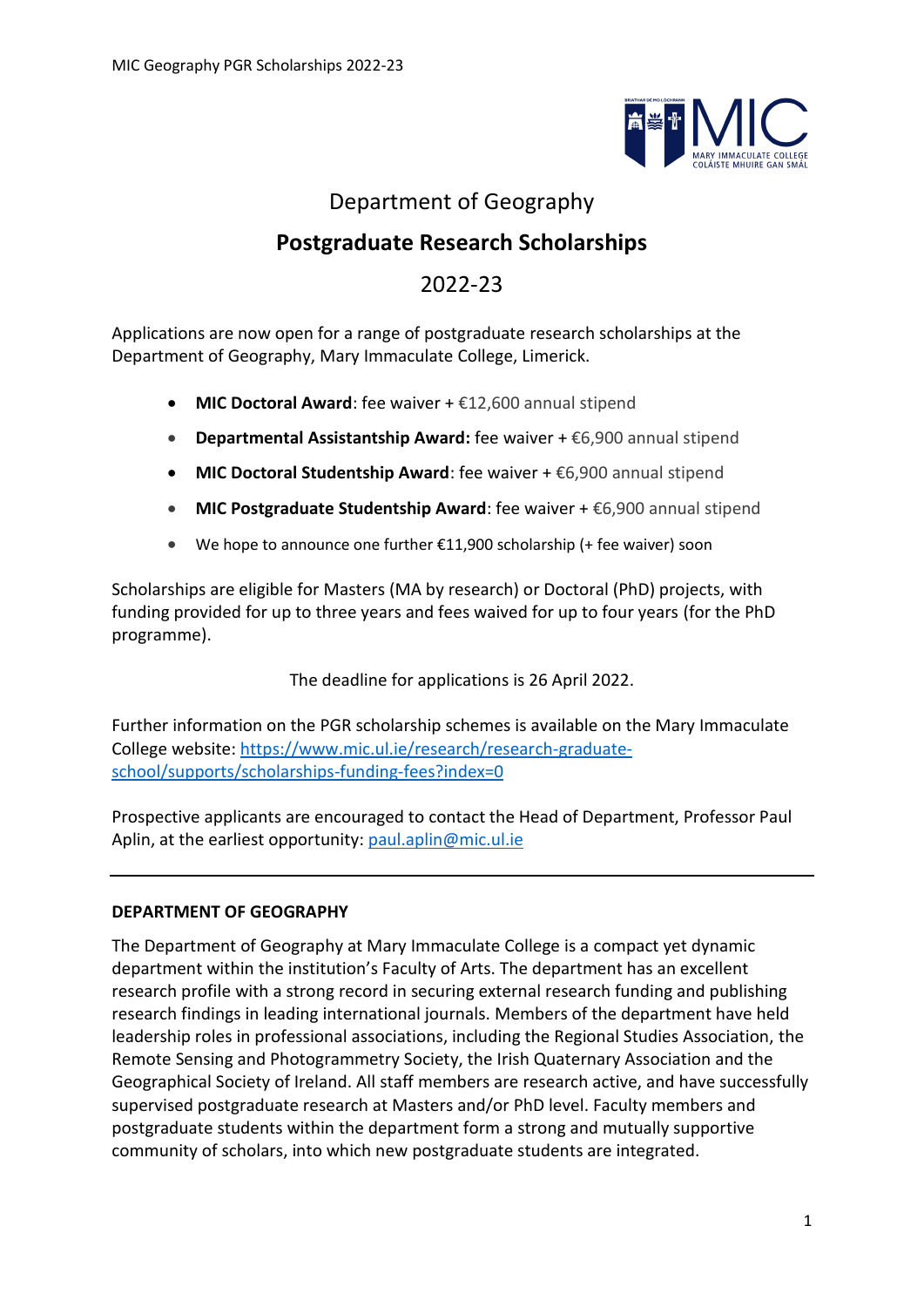Further information about the department is available at: <http://www.mic.ul.ie/academicdepts/geography/Pages/default.aspx>

#### **STAFF RESEARCH INTERESTS**

#### **Professor Paul Aplin**

### <https://www.mic.ul.ie/staff/3693-paul-aplin>

Remote sensing of environmental distributions, with particular focus on spatial and temporal scales of observation, methods of land cover characterization, and application to ecological problems, specializing in forest environments.

Contac[t paul.aplin@mic.ul.ie](mailto:paul.aplin@mic.ul.ie) for informal discussion about PGR project ideas, including those listed below.

#### **Dr Julian Bloomer**

#### <https://www.mic.ul.ie/staff/623-julian-bloomer>

Human-environment relations; political ecology; geographies of illicit networks and trade.

Contac[t julian.bloomer@mic.ul.ie](mailto:julian.bloomer@mic.ul.ie) for informal discussion about PGR project ideas.

#### **Dr Helene Bradley Davies**

#### <https://www.mic.ul.ie/staff/361-helene-bradley-davies>

Society and settlement in medieval and 17th century Ireland; social and spatial change in 19th century Irish cities, with particular reference to Limerick city; geographies of death and burial in 18th and 19th century Ireland; historical archives & cartography.

Contac[t helene.bradley@mic.ul.ie](mailto:helene.bradley@mic.ul.ie) for informal discussion about PGR project ideas, including those listed below.

## **Dr Angela Cloke-Hayes**

#### <https://www.mic.ul.ie/staff/363-angela-cloke-hayes>

Marine micropalaeontology; Quaternary planktonic foraminifera; Palaeoceanography and natural climate variability of the Mediterranean Sea.

Contac[t angela.hayes@mic.ul.ie](mailto:angela.hayes@mic.ul.ie) for informal discussion about PGR project ideas.

## **Dr Catherine Dalton**

## <https://www.mic.ul.ie/staff/362-catherine-dalton>

Water Quality; River & Lake Catchments; Sediment Reconstructions (Palaeolimnology); Quaternary Environments; Rivers Trusts; Citizen Science.

Contac[t catherine.dalton@mic.ul.ie](mailto:catherine.dalton@mic.ul.ie) for informal discussion about PGR project ideas, including those listed below.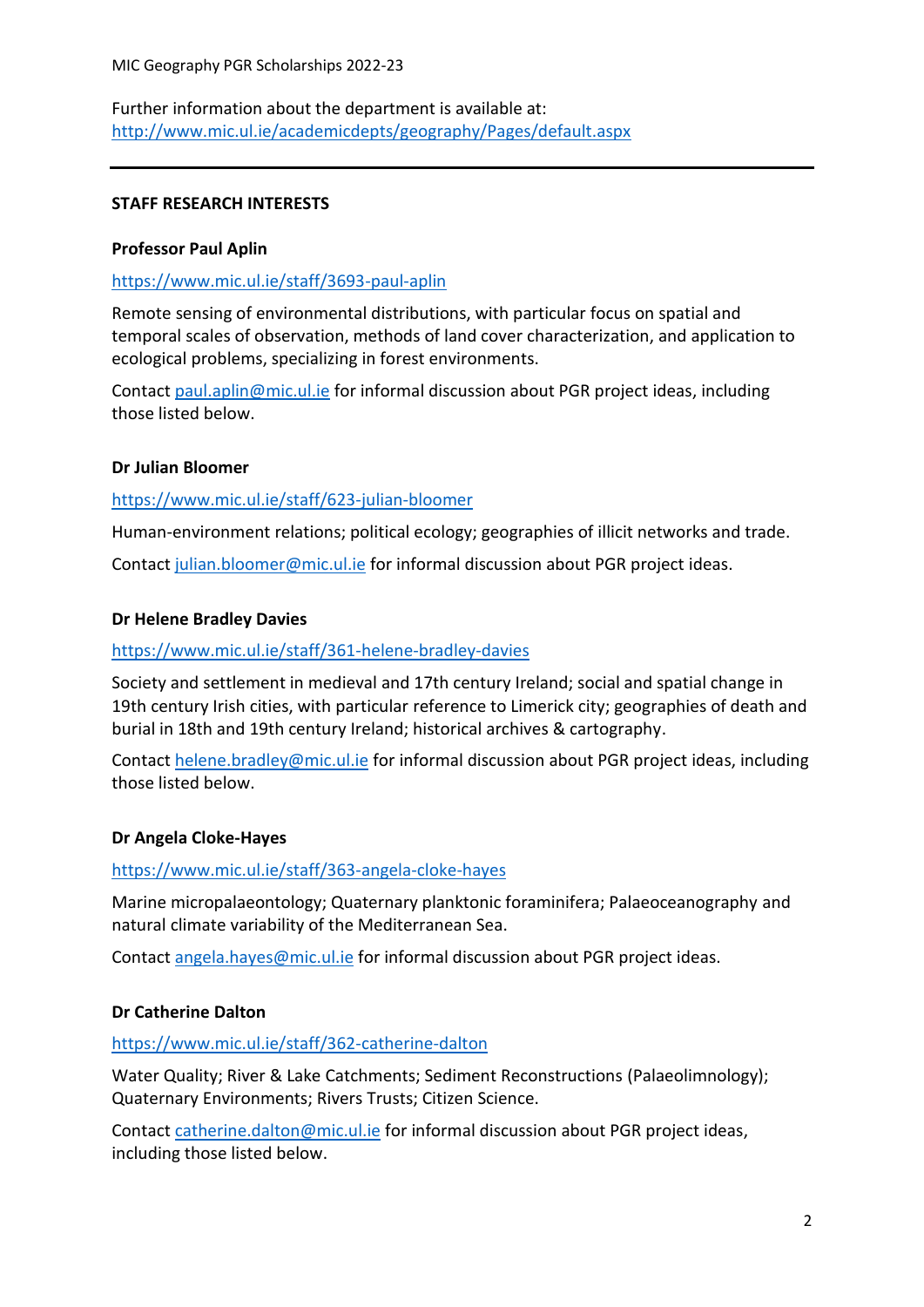#### **Dr John Morrisey**

#### <https://www.mic.ul.ie/staff/364-john-morrissey>

Sustainable development, particularly socio-technical transitions, low-carbon development and challenges of low carbon economy for urban and coastal communities. My work is informed by environmental economic geography with a focus on socio-spatial differentiation of transition processes.

Contac[t john.morrisey@mic.ul.ie](mailto:john.morrisey@mic.ul.ie) for informal discussion about PGR project ideas, including those listed below.

#### **PROJECT SUMMARIES**

We welcome PGR project proposals on any topic that aligns with staff members' research interests. Some example projects are listed below. Applicants are encouraged to express interest in these examples and/or submit their own project proposals.

#### **Coastal communities and the climate crisis**

Coastal zones are both highly vulnerable and of strategic long-term importance for 3 key reasons: 1) The concentration of population and assets 2) The exposure of these areas to climate-related risks 3) The decline in coastal habitats and undermining of key ecosystem services and coastal economies. Communities in coastal zones therefore face the prospect of threats to coastal economies, risks from rising sea levels, storm surges and extreme weather events and challenges of securing sufficient resource and investment support to 'weather the storm'. As communities enact strategies to transition to a low-carbon economy, there is a need for nuanced spatial analyses which considers the geographical unevenness of transition processes, which recognises the importance of the local geographical context and which explores challenges and opportunities at national, regional and community scales. This project will investigate how communities on Ireland's Atlantic corridor are dealing with sustainability, resilience and adaptation challenges. This project will conduct an interrogation of regional vulnerabilities to the impacts of climate change, including application of risk assessment and scenario modelling approaches, as well as an evaluation and mapping of the capabilities, potentials and barriers present at regional, settlement and community scales. The project will interrogate the challenges presented by both low-carbon transition and climate adaptation imperatives, taking due consideration of socio-spatial differences in vulnerabilities and capabilities. The project will link with collaborators from 'Project Blue' based in Long Island Sound and Southern Connecticut State University, CT, USA.

Contac[t john.morrisey@mic.ul.ie](mailto:john.morrisey@mic.ul.ie) for informal discussion about this PGR project idea.

#### **Retrofitting the city for sustainable urban living**

An efficient use of the urban fabric, including the retrofit of existing buildings and sustainable re-use of brownfield sites, is essential to the delivery of sustainable cities. This is important to improve the energy efficiency of currently used buildings and to revive derelict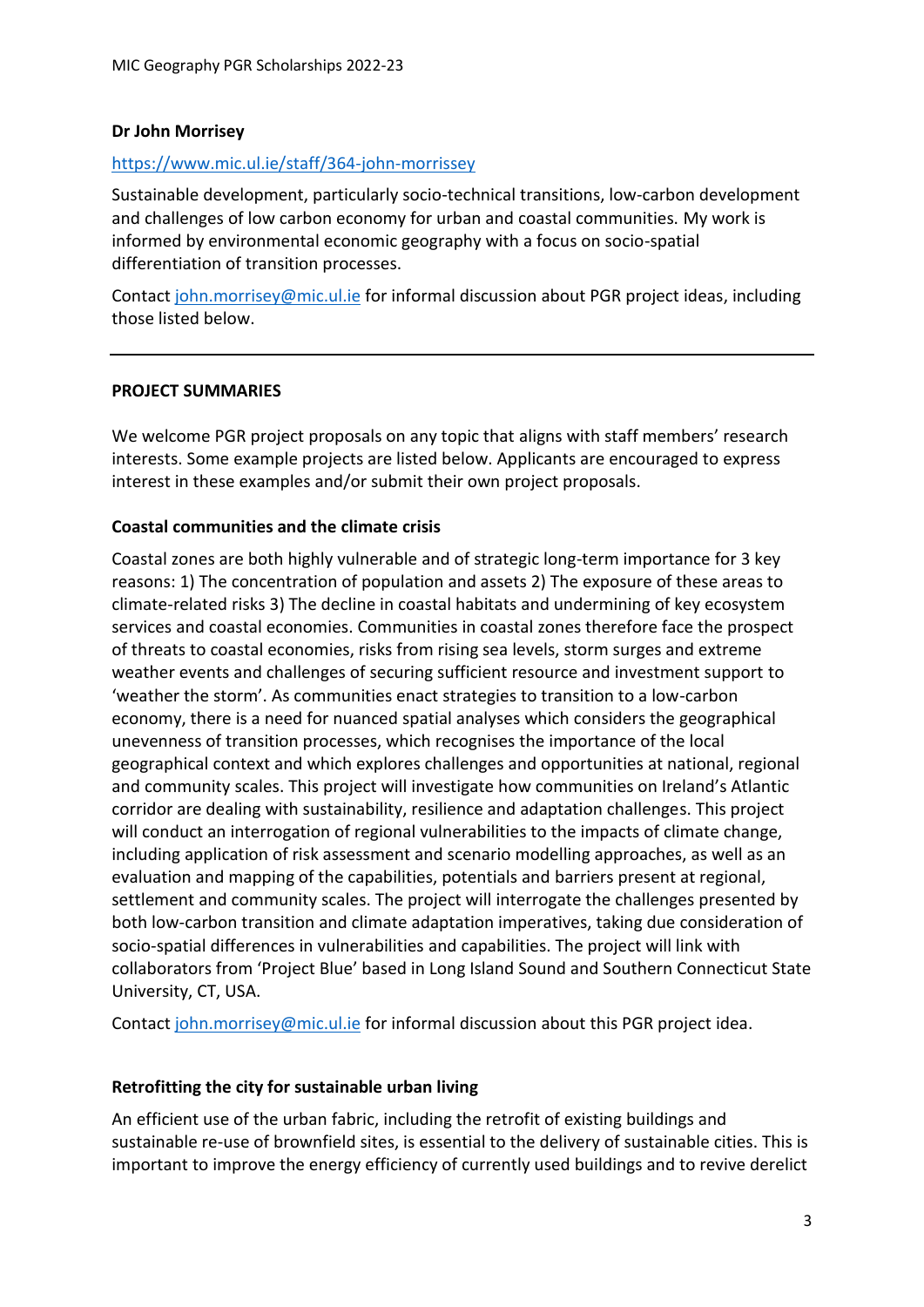and abandoned city centre locations. However, despite this, building energy efficiency activity is still a fraction of the wider construction industry. In addition, many Irish cities, including Limerick, are characterised by derelict and underutilised infrastructure in key urban core areas. While *ad hoc* action at the individual building scale remains important, an overemphasis at this scale risks fragmentation and overreliance on individual owners and tenants. What is required at the city level is a more co-ordinated, planned and strategic approach so that cities can be re-engineered, retrofitted and renovated for a more sustainable future. Many barriers exist to the sustainable re-imagining of existing infrastructure including: perceptions of risk; information gaps; effects of lock-in; split incentives; and market capacity. In addition, the sector is still applying out-dated and inappropriate business models. This project will develop new knowledge on sustainable urban environments through application of a mixed-methods study to the urban fabric in 2 Irish cities. The research will consist of 1) detailed mapping of functionality, use and energy efficiency performance at the streetscape level 2) extensive stakeholder engagement & business model review 3) scenario modelling to inform policy responses. Research will be inclusive and cognisant of the practical and operational needs of key stakeholders, ensuring policy ready, deployable and targeted outcomes.

Contac[t john.morrisey@mic.ul.ie](mailto:john.morrisey@mic.ul.ie) for informal discussion about this PGR project idea.

# **Justice, resilience and sustainability transitions**

Uneven development patterns are presently problematic globally, evidence by global north vs. global south inequality, rural-urban imbalances and uneven access of urban centres to the world city network. What is becoming increasingly clear is that the potential for sustainability transitions differs spatially also, due to mismatches in resources, varying institutional capacity & investment potential etc. Sustainability transitions therefore are geographical processes, which rather than being universal and pervasive in nature, happen in situated, particular places and with differentiated societal impacts and varying implications for different social groups. Furthermore, as articulated by Agyeman, Sen and others, sustainability cannot simply be a 'green', or 'environmental' concern. Social and economic dimensions of sustainability are key for societal stability and continuity. For instance, citizens at the lower end of the socio-economic spectrum are likely to be worst affected in any low-carbon transition due to higher proportional energy burdens and more constrained capacity to absorb additional costs. The transitions literature therefore has a number of significant gaps: scholarship has focused for the most part on technical dimensions; dynamic social contexts have been afforded insufficient study; transitions have been assumed to occur evenly across space; the literature is largely grounded in overlyoptimistic assumptions of ecological modernisation and sustainable development. In sum, there has been poor consideration of socio-spatial differentiation to date, including consideration of issues of capacities and uneven development and the differentiation of patterns of vulnerability and disadvantage. Sustainability Transitions therefore present some fundamental societal questions: What are the spatial implications of transitions? Are there vulnerable groups exposed by transition and policy instruments of transition? How can existing and emerging social needs be integrally related to environmental limits? What does economic opportunity look like for communities constrained by sustainability imperatives?

Contac[t john.morrisey@mic.ul.ie](mailto:john.morrisey@mic.ul.ie) for informal discussion about this PGR project idea.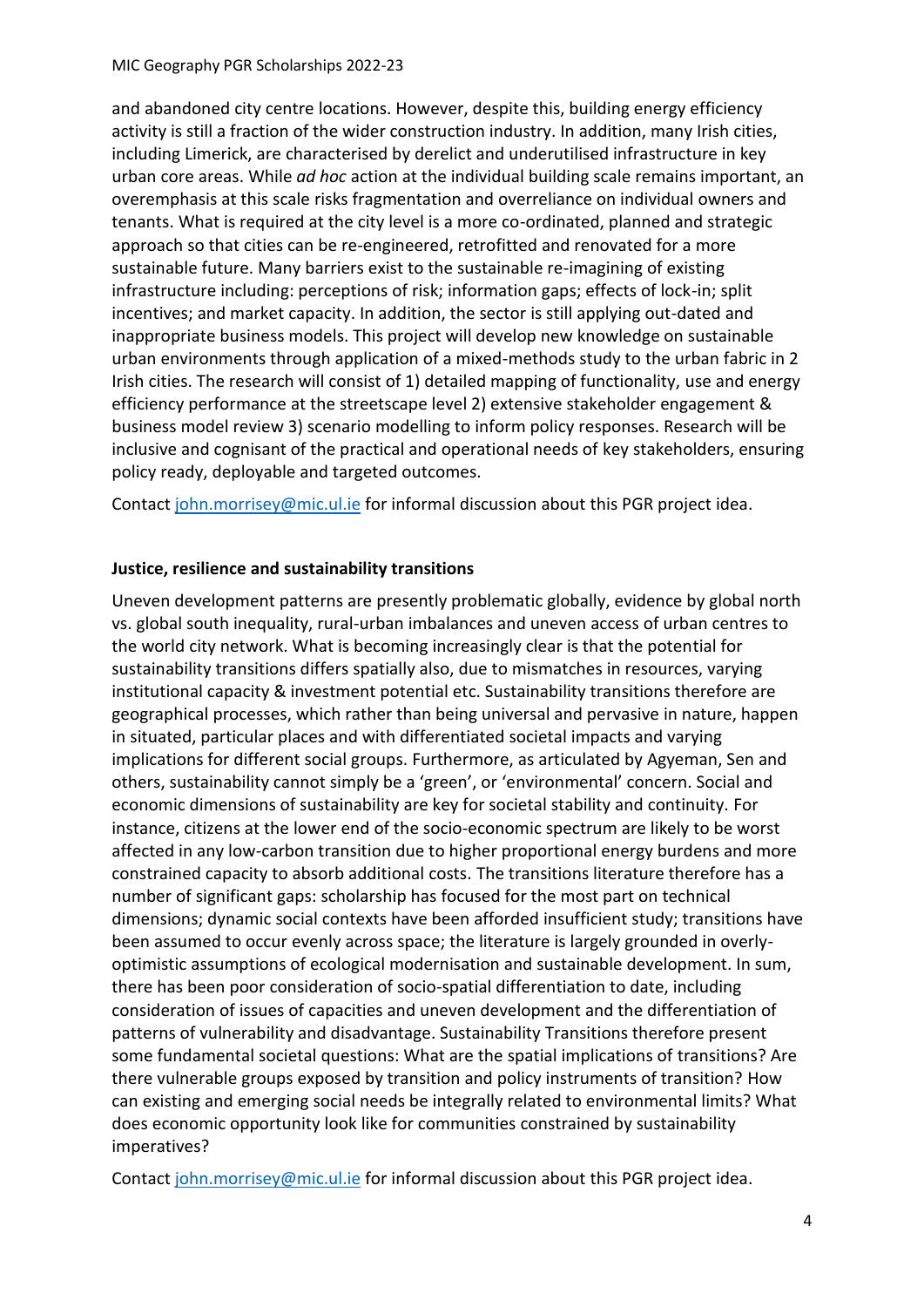#### **Tracking the evolution of a man-made aquatic habitat**

Landscape transformation, as a result of urbanisation can threaten aquatic ecosystem health but can also create opportunities for creative conservation. Newly created artificial urban lakes can act as important foci for wildlife and represent an opportunity to further enhance conservation interests in areas of degraded ecological value. These circumstances apply to Bunlickey Clayfield pond in Limerick. This pond was created as a result of clay extraction for cement production from c. 1940, is utilised for landfilling of inert waste, and was dissected in 2006 by a rock filled causeway supporting a dual carriageway. Despite these major developments new aquatic habitats with locally distinctive features have evolved contributing to naturalness and diversity in landscape character in an otherwise highly disturbed and artificial setting. This project will track the evolution of this artificial aquatic habitat using the sediment record to (a) examine baseline physicochemical properties and bio-indicator diatom assemblage change with time, (b) evaluate the pond in the broader landscape context using the concept of corridors, nodes and ecological networks (c) make recommendations which will optimize habitat and water quality and in turn conservation potential. In cooperation with key stakeholders, Irish Cement, the National Roads Authority, National Parks and Wildlife Service, and Limerick Co. Council, this project will conduct an assessment of Bunlickey Clayfield ponds with particular focus on aquatic biodiversity, sediment and water quality. This work will inform the regulatory framework, green infrastructure, and enhance environmental benefits.

Contac[t catherine.dalton@mic.ul.ie](mailto:catherine.dalton@mic.ul.ie) for informal discussion about this PGR project idea.

#### **Evaluation of physical obstacles within the River Maigue and tributaries**

Key natural river processes erode, transport and deposit sediment from the catchment headwaters downstream to river estuaries and coastal plains. These process act along the vertical (longitudinal) profile of the river influencing plants and animals. Additionally horizontal (lateral) processes, such as the migration of the channel and the connection between the channel and its floodplain, are also important as without this connection water quality and natural habitats are put at risk. Of particular importance to understanding these longitudinal and lateral processes are the physical river channel features or hydromorphological characteristics. Key physical characteristics include natural characteristics (inflows, waterfalls, pools, pinch points and intact bankside (riparian) vegetation) and human modifications (channelization, embankments, drainage channels, outfalls, weirs, locks, dams, sluices, bridges, crossing points and outfalls). These features or obstacles influence the relationship between river sediment loads, nutrients and plant and animal life while some can act as barriers and can inhibit these relationships. In conjunction with the Maigue Rivers Trust (MRT) and the Office of Public Works (OPW) a detailed baseline survey of georeferenced historical natural features and historical river infrastructure will be assembled in the heavily modified and 'at Risk' Maigue catchment. Surveys of historical maps, contemporary aerial photography and field examination will track the evolution of these features, establish current condition and evaluate the potential for future restoration of the river connectivity.

Contac[t catherine.dalton@mic.ul.ie](mailto:catherine.dalton@mic.ul.ie) for informal discussion about this PGR project idea.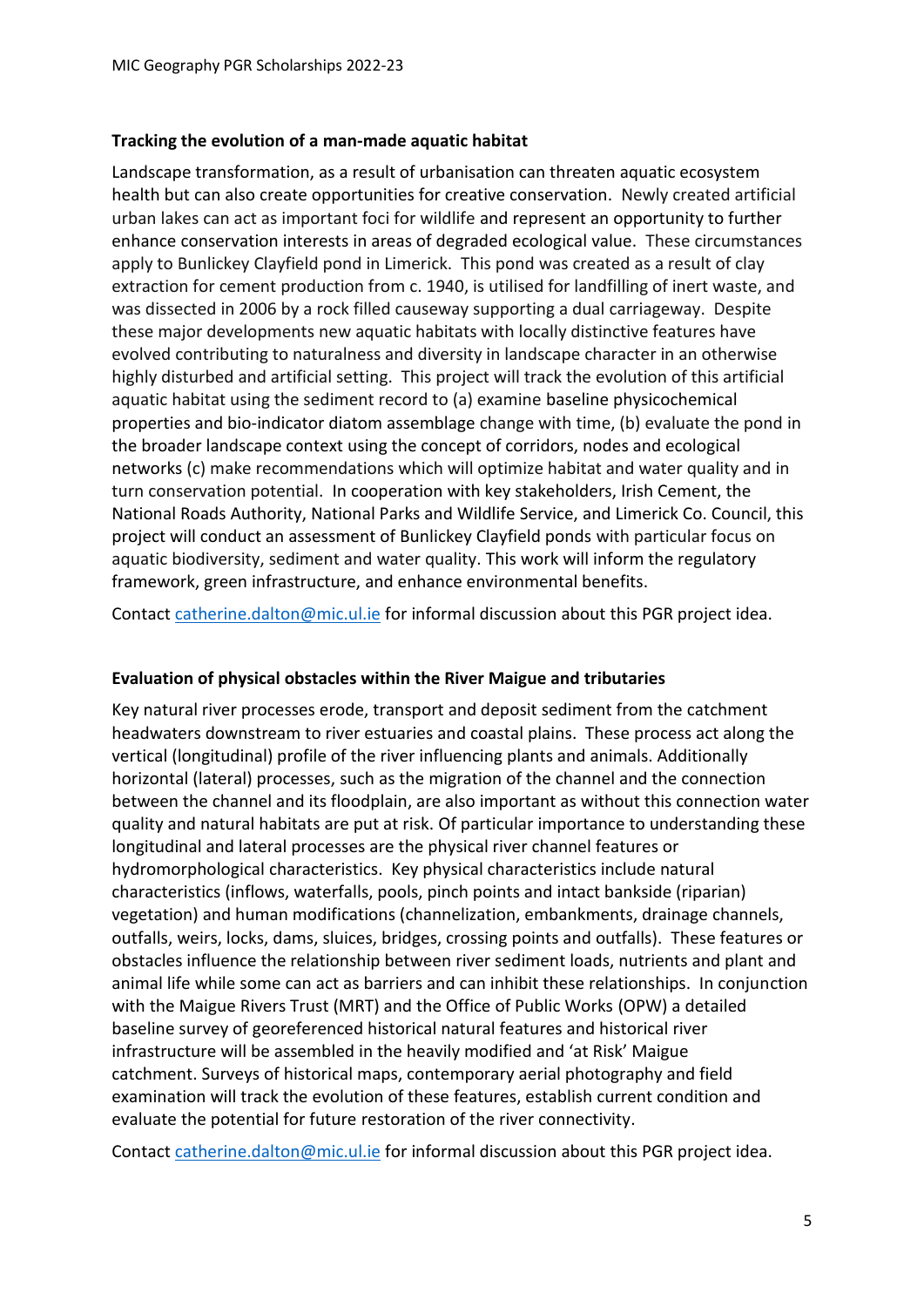# **Public vaccination and the state in nineteenth and early twentieth century Ireland – a geographical analysis**

The nineteenth century marked a great advance in public health in Ireland. By the close of the century, sanitary reforms, developments in public health provision and the availability of vaccines improved living conditions and reduced the prevalence of infectious diseases thereby reducing mortality, particularly in urban areas. The state played a key role in these developments, initially through the Poor Law Commission and later through various statutory acts which improved general living conditions and access to healthcare. By the 1840s vaccines were viewed by the state as key instruments in the battle against poor health and the spread of infectious diseases. The roll-out of free public vaccinations was initially the responsibility of the Poor Law Commission; however, by the 1850s changes were afoot. In the following two decades, four acts relating to vaccination were introduced in Ireland which placed the state front and centre in the ongoing battle against infectious diseases and in the public registering and monitoring of vaccine take-up. The aim of this research is to: 1) investigate the role and intervention of the state in the provision of public vaccinations in Ireland; 2) examine the institutional and professional contexts necessary to implement vaccination policy; and 3) evaluate the successes of public vaccination at the local level. A number of key sources survive for Limerick City and County which will facilitate a detailed case study analysis. These include Medical Board Minutes for the Board of Guardians and the Register of Cases of Successful Vaccinations 1854-1912.

Contac[t helene.bradley@mic.ul.ie](mailto:helene.bradley@mic.ul.ief) for informal discussion about this PGR project idea.

# **Investigating anthropogenic impacts on coastal dune evolution using airborne lidar and hyperspectral image data**

Coastal dune fields form a natural defence against flooding and coastal erosion, a defensive role that becomes more vital with predictions of significant sea-level rise throughout the 21<sup>st</sup> century. Sand dunes, though, are notoriously dynamic phenomena – constantly shifting position, size and shape in response to environmental, and anthropogenic, pressures – and we lack basic knowledge about how they evolve over time. This project aims to map, model and monitor Sefton Coast SAC, the largest dune field in England, investigating how dune evolution relates to natural and human processes. The research will be conducted as part of a 2018 NERC Airborne Research Facility data grant, providing airborne lidar and hyperspectral image data. Lidar data will be acquired to generate detailed 3D representation of the dune field, and this will be compared against a rich set of recent lidar acquisitions by the Environment Agency, enabling temporal analysis of dune morphology since 1999. Hyperspectral imagery will be acquired to classify vegetation and other land cover over the dune field, indicating how factors such as distance from coast, position on/in dune and proximity to human development influence vegetation cover. Lidar and hyperspectral data outputs will then be combined to drive predictive roughness modelling of dune evolution. Finally, dune morphology will be compared against environmental and anthropogenic impacts to start to unpick the causes of dune evolution over time.

Contac[t paul.aplin@mic.ul.ie](mailto:paul.aplin@mic.ul.ie) for informal discussion about this PGR project idea.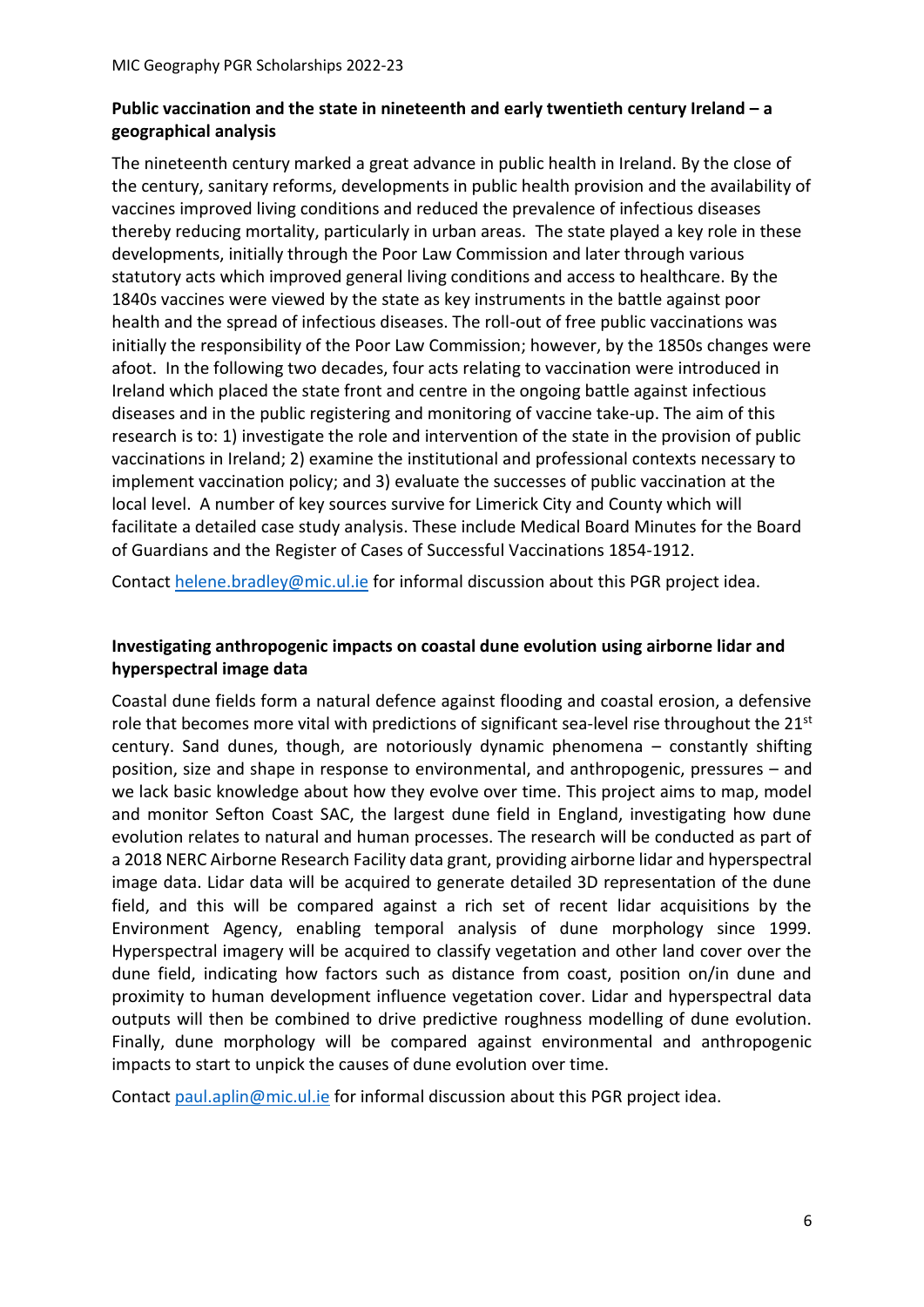# **Can't see the trees for the wood: drone-based investigation of timber species invading Chile's native forest**

Chile's temperate forests are a global biodiversity hotspot, but face intense pressure from commercial timber production of non-native species. While large-scale plantations can be monitored using satellite imagery, gradual invasion of alien trees into native forest is hard to detect. Effective forest conservation relies on regular monitoring, and traditional remote sensing approaches – e.g. using medium spatial resolution Landsat, and now Sentinel, satellite imagery – enable straightforward identification of forest stands, both for native forests and alien plantations. However, identifying invasion of alien trees into native forest stands is far more challenging, and medium resolution imagery offers limited spatial, and potentially limited temporal, detail to achieve this goal. On the contrary, drone-based remote sensing can provide highly detailed and low-cost imagery, and also offers flexible, on-demand data acquisition. The research aim is to determine the pace and extent of biological invasion of alien woody vegetation into protected native forest areas in central Chile. Mapping the location of alien vegetation will indicate the extent of invasion, while determining the age of alien trees and shrubs will act as a proxy for the pace of invasion (i.e. age decreases away from the boundary and towards the interior of protected areas).

Contac[t paul.aplin@mic.ul.ie](mailto:paul.aplin@mic.ul.ie) for informal discussion about this PGR project idea.

## **Intra-annual monitoring of plant functional types in southern African savannahs using high spatio-temporal resolution Planet imagery**

Savannah ecosystems encompass one fifth of the terrestrial landscape worldwide. Savannahs provide great range and volume of ecosystem services, including, in protected areas, biodiversity and tourism. Environmental protection measures, though, can affect vegetation distributions, and currently there are significant concerns around woody encroachment in African savannahs. Conservation success relies on effective monitoring and remote sensing has been used widely for this purpose. However, monitoring frequency and accuracy has been constrained by available data, especially reliance on medium spatial resolution sensors such as the Landsat and Sentinel missions. The emergence of Planet imagery as a free source of high spatial and temporal resolution data provides new opportunity for accurate and frequent monitoring. This project aims to monitor detailed savannah plant functional types on an intra-annual basis, providing geospatial information of direct value for savannah ecology and conservation.

Contac[t paul.aplin@mic.ul.ie](mailto:paul.aplin@mic.ul.ie) for informal discussion about this PGR project idea.

## **TERMS AND CONDITIONS**

The scholarship consists of a stipend of €12,600 or €6,900 per annum, and a full waiver of tuition fees (up to the value of €4,403). The fee waiver will be linked to any increase in fees over the term of the Scholarship. The PhD award is for a maximum of four years; and the Masters award for a maximum of two years, commencing in September 2022 or January 2023. The continuation of the award is subject to annual review of the post-holder's progress under MIC's procedures for review of postgraduate research. For PhD, applicants must hold a Masters qualification in Geography or a cognate discipline. In exceptional